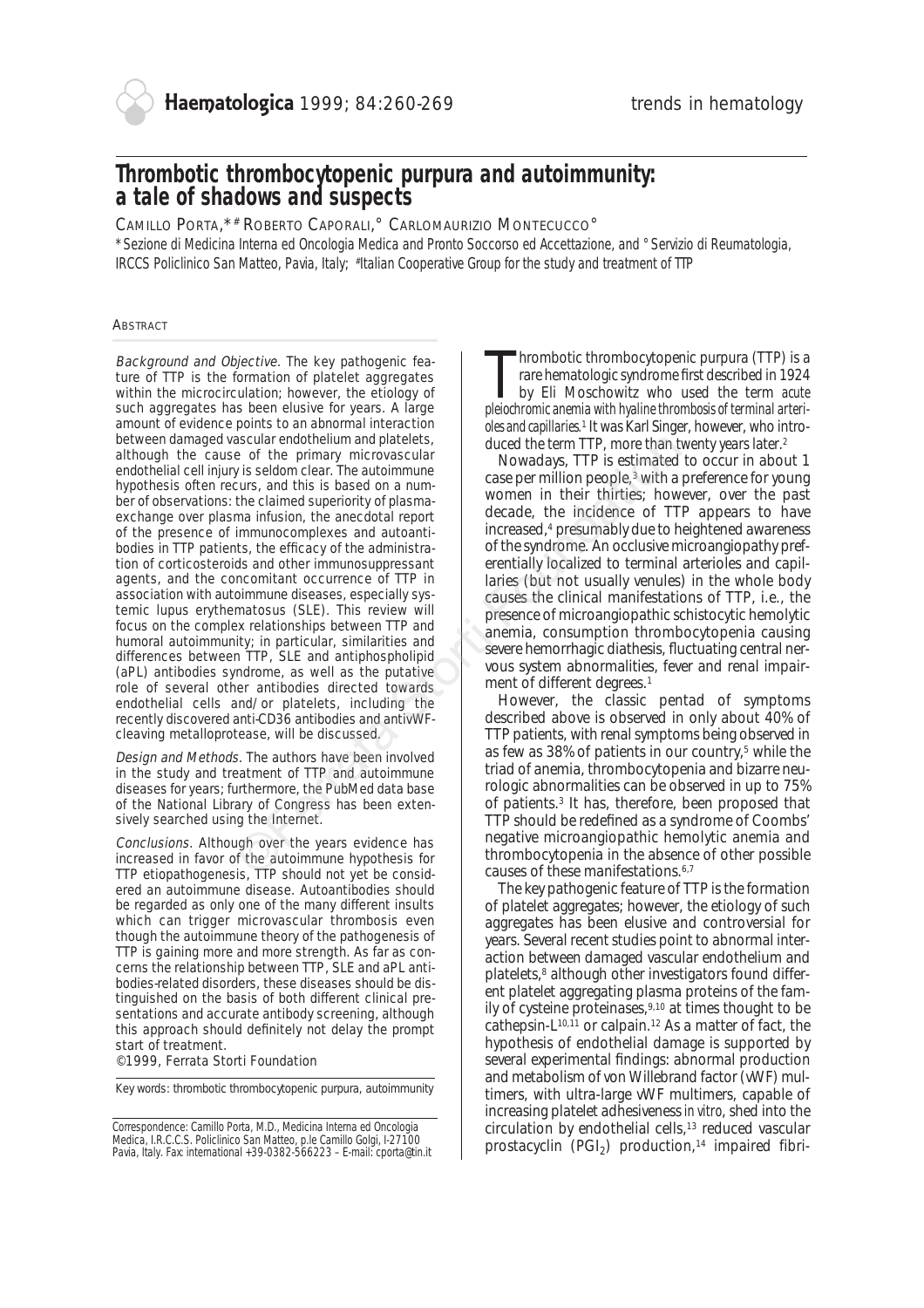nolytic activity,15 increased vascular endothelial cell markers in blood,<sup>16</sup> and pro-apoptotic effects of TTP plasma on microvascular endothelial cells *in vitro.*<sup>17</sup>

Despite the presence of a number of ill-defined secondary TTP (or thrombotic microangiopathies if one also include the closely-related hemolytic uremic syndrome, HUS) (Table 1), the cause of the primary microvascular endothelial cell injury is seldom clear, especially in the vast majority of TTP cases, the idiopathic ones. An autoimmune hypothesis explaining the primary cause of endothelial damage often recurs.18 The hypothesis is based on many observations: a) the superiority of plasma-exchange over plasma infusion in the treatment of TTP7 – although still debated by some authors – suggests the possibility that removing a possible humoral pathogenetic factor may be more effective than administering a possibly lacking factor;<sup>19</sup> b) immunocomplexes and several autoantibodies were anecdotally reported as pathogenetic factors in TTP;20-24 c) some TTP patients seem to be cured by the administration of corticosteroids<sup>24</sup> and other immunosuppressant agents such as vincristine,25 cyclophosphamide,26 azathioprine;27 d) TTP may occur in association with autoimmune diseases, especially systemic lupus erythematosus (SLE) (reviewed in ref. #28) and the differential diagnosis between TTP and SLE is particularly difficult.

This review will focus on the complex relationships between TTP and humoral autoimmunity; in particular, similarities and differences between TTP, SLE and

Table 1. Proposed, simplified classification of the thrombotic microangiopathies (TTP and HUS).

| <b>TTP/HIIS</b><br>Idiopathic<br>Malignancy-associated |                                                                                                                                                                                                                                                         |  |
|--------------------------------------------------------|---------------------------------------------------------------------------------------------------------------------------------------------------------------------------------------------------------------------------------------------------------|--|
| Drug-associated:                                       | standard-dose chemotherapy<br>agents;<br>high-dose chemotherapy agents<br>given as induction within bone<br>marrow transplantation procedures;<br>immunosuppressants given<br>after transplantation;<br>estroprogestins;<br>D-penicillamine;<br>others: |  |
| Pregnancy and post-partum-associated                   |                                                                                                                                                                                                                                                         |  |
| Autoimmune-associated:                                 | SLE:<br>RA:<br>Sjögren's syndrome;<br>mixed connective tissue disease:<br>scleroderma:<br>adult onset Still's disease:<br>polymyositis;<br>myasthenia gravis;                                                                                           |  |
| Infection-associated:                                  | enterotoxin-producing E-Coli strains;<br>others                                                                                                                                                                                                         |  |

antiphospholipid (aPL) antibodies syndrome, as well as the putative role of several antibodies directed towards endothelial cells, platelets, and/or plasma proteases, will be discussed.

# TTP, SLE, and antiphospholipid antibodies

# Biological viewpoint

It is well known that SLE and related diseases may present with recurrent thromboses and thrombocytopenia28 that are usually associated with aPL autoantibodies detected by either lupus anticoagulant test, false positive serologic tests for syphilis or solid phase immunosorbent assay.29,30 aPL antibodies bind to anionic phospholipids, such as phosphatidylserine, which are important constituents of the platelet and cell membrane, even though, under normal conditions, these are concentrated within the inner leaflet of the phospholipid bilayer. aPL antibodies are known to need a co-factor to bind to platelets and to endothelial cells;31,32 most often this is  $\beta_2$ -glycoprotein-I ( $\beta_2$ -GP-I), 33,34 although prothrombin, protein C and protein S are alternative targets of aPL antibodies.35 Shi *et al.*<sup>36</sup> studied the effect of aPL antibodies on platelet aggregation to physiologic stimuli without showing any major influence. However, other investigators showed that monoclonal antibodies to  $\beta_2$ -GP-I possess lupus anticoagulant properties and strongly potentiated the platelet aggregation response to adrenaline or ADP when  $\beta_{2}$ -GP-I was present.37 This effect was shown to be dependent upon a secondary interaction of the Fc fragment of the antibody with the platelet FcgRII receptor, suggesting a platelet activation mechanism comparable to that seen in heparin-induced thrombocytopenia.38 Frequencies)<br>
and the metalling storting and the phosphoron and the photon of continuous and several<br>
and the proposition of corticosteroids<sup>24</sup> boldies are known to need a c<br>
and ministration of corticosteroids<sup>24</sup> boldi

Since endothelium seems to play a key role in the pathogenesis of both TTP and SLE, some attention has recently been devoted to the endothelial production of nitric oxide (NO) which, together with PGI<sub>2</sub> and lipoxygenase products, contributes to maintaining normal endothelial non-thrombogenicity.

As a matter of fact, under normal conditions, the shear stress-induced release of NO continuously causes relaxation of vascular smooth muscle cells and contributes to the prevention of platelet adhesion and aggregation in normal blood vessels;<sup>39</sup> furthermore, substances with strong vasoconstrictor properties (serotonin, ADP, thromboxane  $A_2$  and platelet aggregating factor), secreted by aggregating thrombocytes, are potent releasers, through the interaction with specific receptors on endothelial cells, of NO which counteracts their action.40 In TTP and/or aPL antibodies-related conditions, impaired NO release might thus be postulated, as has already been demonstrated to occur in pre-eclampsia,41 a condition in which endothelial cell damage plays a key role.

However, recent results seem to suggest that NO is not implicated in the pathogenesis of these diseases,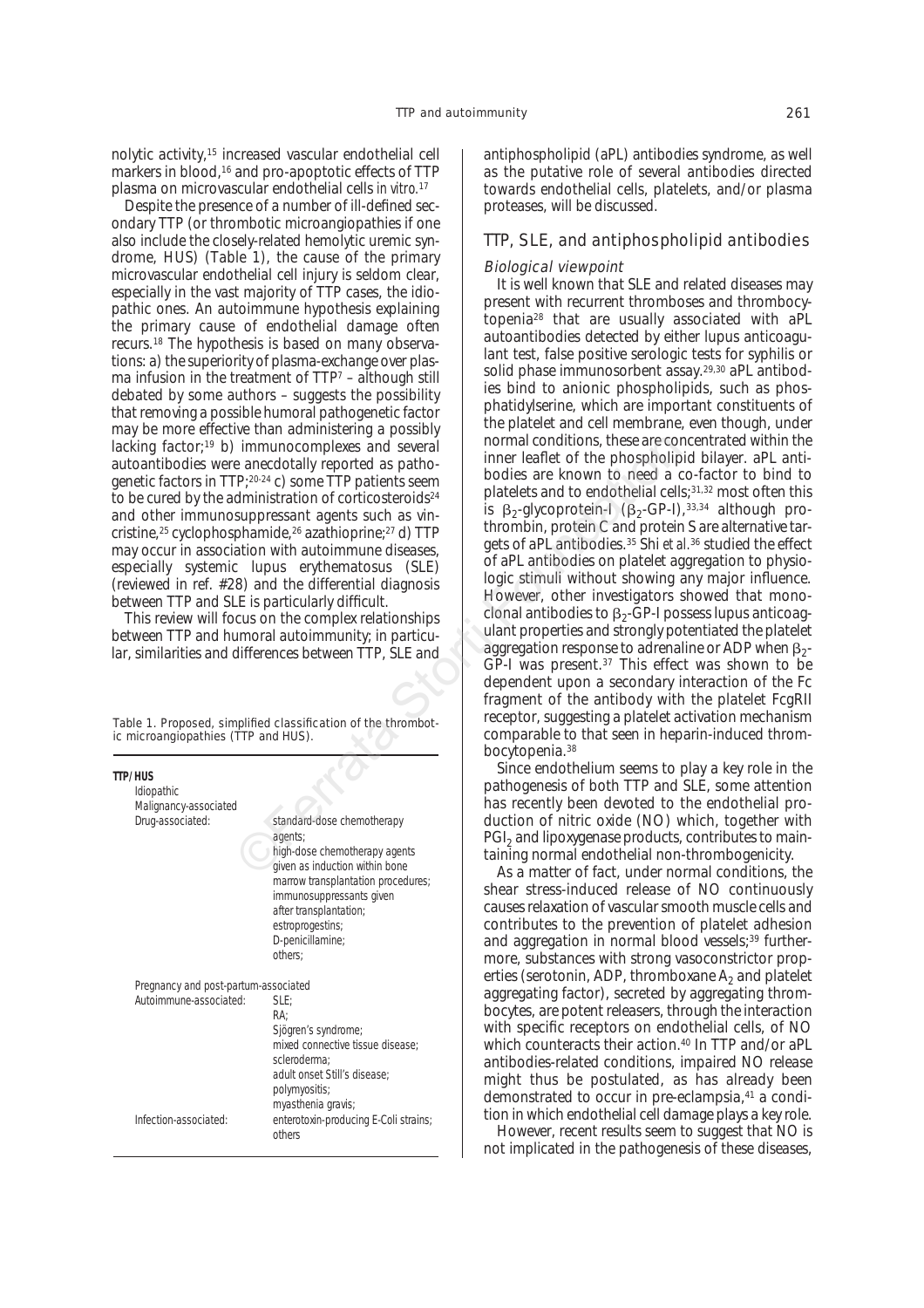since plasma concentrations of nitrates (a sensitive index of NO production) identical to those of normal healthy volunteers were titered in idiopathic TTP patients, in aPL antibodies-positive and negative SLE patients, and in primary aPL antibodies syndrome patients.42,43

More in general, the occurrence of thromboses in patients with autoimmune diseases appears to be multifactorial, several mechanisms having been proposed at times to contribute to the disruption of homeostasis between the normal procoagulant and anticoagulant pathways. The production of autoantibodies that a) bind to coagulation factors or counterregulatory proteins, b) cause endothelial cell injury or activation, c) bind directly to platelets, d) impair fibrinolysis, e) inhibit  $PGI<sub>2</sub>$  production, or determine an imbalance between PGI<sub>2</sub>/thromboxane ratio, may act as triggering events for abnormal coagulation.<sup>28,29</sup>

#### Clinical viewpoint

Besides having in common possible pathogenetic events, in particular, endothelial cell injury, TTP and SLE also have several clinical findings in common i.e., fever, central nervous system symptoms, renal disease and hemolytic anemia which is autoimmune in SLE and microangiopathic in TTP (the hematologic characteristics of TTP, SLE and primary aPL antibodies syndrome are compared in Table 2); thus, a patient with thrombotic thrombocytopenia plus the above symptoms should be carefully examined to differentiate between TTP and aPL antibodies-positive SLE.

Idiopathic TTP is usually not related to aPL; indeed, even though some authors have made a diagnosis of TTP even in the presence of aPL antibodies, our experience strongly supports the evidence that anticardiolipin antibodies and other SLE-related autoantibodies, such as anti- $\beta_2$ -GP-I antibodies (Figure 1), are absent in TTP patients.44,45

The possible, but rare, association between TTP and SLE complicates the picture further.

Table 2. Comparison of the hematologic characteristics of TTP, SLE and primary aPL antibodies syndrome.

| Hematologic<br>characteristic        | TТP                               | SI F                | Primary aPL<br>syndrome  |
|--------------------------------------|-----------------------------------|---------------------|--------------------------|
| Thrombocytopenia                     | consumptive<br>(microangiopathic) | immune-<br>mediated | immune-<br>mediated      |
| Microangiopathic<br>hemolytic anemia | present                           | absent              | absent                   |
| Schistocytes                         | present                           | rare                | absent                   |
| aPL antibodies                       | absent                            | variable            | present at<br>high titer |

To our knowledge, more than 30 cases of TTP occurring in SLE patients have been reported in the literature to date.<sup>28</sup>

An intriguing question is whether aPL antibodies may have a role in the development of TTP in SLE patients. Several TTP cases have been reported in SLE patients with positive aPL assay;46,47 furthermore, aPL were found in a few cases of post-partum HUS.48 This has led to the suggestion that these antibodies have a pathogenic role in platelet aggregation and/or endothelial damage causing TTP. However, as outlined before, our own experience clashes with this viewpoint. Indeed, if we take into account that aPL are present in up to 50% of SLE patients,49,50 a positive aPL assay could be expected in one half of patients with SLE-associated TTP, independently of any pathogenic role in the latter disorder.

Traditional estimates of the diagnosis of TTP in SLE patients range from 1% to 4%,28,51 although *postmortem* examination of SLE patients suggests that this association may be present in a significantly higher percentage of SLE patients succumbing to multiorgan system failure.52 In Italy, we first found 4 cases of SLE (all aPL-negative) in 103 TTP patients gathered by the Italian Cooperative Group for TTP – i.e. an incidence of 3.8%,<sup>53</sup> but the rate now appears even lower – 2.28%, since no SLE cases were recorded in 72 more TTP patients enrolled in a national multicenter trial.<sup>54</sup>

The diagnosis of SLE usually precedes that of TTP, even though cases of TTP preceding or occurring simultaneously with the diagnosis of SLE have also been reported; TTP may present in clinically quiescent SLE, or else complicate an active SLE.28 The different pattern of association of the two diseases obviously determines the optimal treatment approach; thus, TTP episodes developing in quiescent SLE patients should be treated as *de novo* TTP cases, while, in concomitant TTP and active SLE, treatment should be directed at both conditions. Granted that plasmaexchange (with or without antiplatelet drugs and/or steroids) is the treatment of choice for TTP, corticosteroids with or without a second-line agent such as cyclophosphamide, remain the treatment of choice for active life-threatening SLE and should be utilized along with plasma-exchange in the proper clinical setting. Firsthemosomer Transformation and control and common possible pathographic and common possible pathographic association may be present in a clinical findings in common possible pathographic and clinical findings in common

> A procedure which may theoretically be useful to treat this rare association is the perfusion of autologous plasma over filters containing staphylococcal protein-A covalently bound to polyacrylamide beads.55 This treatment has already proved to be effective in the treatment of TTP induced by antineoplastic drugs,56 another rare kind of secondary TTP.57

> In conclusion, even though the concomitant presence of TTP, SLE and aPL antibodies in the same patient is possible, there is no evidence, to date, that aPL antibodies play any pathogenic role in TTP, even in SLE patients.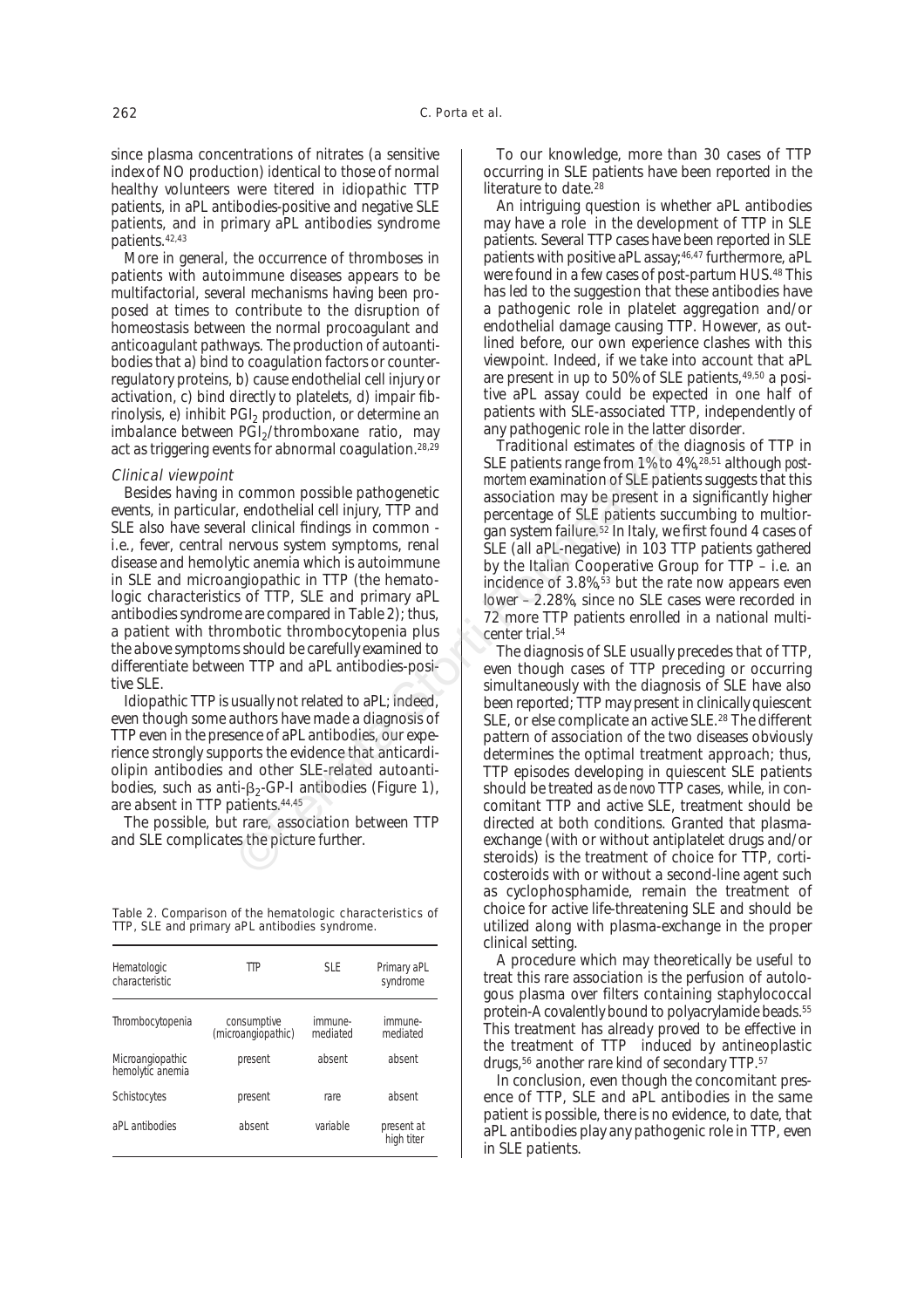

Figure 1. Anti- $\beta_2$ -glycoprotein-I (anti- $\beta_2$ -GP-I) antibodies in 31 antiphospholipid antibodies-negative SLE (aPL– SLE), 22 antiphospholipid antibodies-positive (aPL+ SLE) SLE, 7 primary antiphospholipid syndrome (PAPS), and 10 thrombotic thrombocytopenic purpura (TTP) patients. Anti  $\beta_2$ -GP-I antibodies were detected using a sensitive immunosorbant assay, as described by Del Papa et al.<sup>31</sup> The upper normal limit was considered as the optical density (OD) mean value of 15 control subjects  $\pm$  3 standard deviations (SDs).

## TTP and other autoantibodies

# Antineutrophil cytoplasmic antibodies (ANCA)

Several experimental data support the hypothesis that neutrophils participate in the pathophysiology of hemolytic-uremic syndrome (HUS),<sup>58-60</sup> a syndrome which shares so many similarities with TTP that many authors consider TTP and HUS only qualitatively different expressions of a unique physiopathologic entity.14 Recently, Rollino *et al*. found the serum of one HUS patient (of 4 tested) positive for both anti-proteinase 3 (PR3-Abs, or C-ANCA) and anti-myeloperoxidase (MPO-Abs, or P-ANCA) antibodies and thus hypothesized the participation of ANCA (which can cause endothelial cell damage through different mechanisms), together with anti-elastase antibodies, in the pathophysiology of HUS, at least in certain patients.61 Since it is theoretically possible that neutrophils could initiate, via ANCA-induced degranulation and free radical production, the endothelial damage that ultimately leads to the clinical pattern of acute TTP, even without leaving any clear evidence of their involvement behind, our Group tested the sera from 29 acute phase TTP patients for the presence of ANCA. The absence of ANCA in the sera of our patients62 seems to exclude their involvement in the pathogenesis of TTP. Moreover, even in HUS, the participation of ANCA in the etiopathogenesis of this disease seems far from convincing, especially in the light of an earlier study demonstrating the absence of ANCA in the sera of 27 HUS patients.<sup>63</sup> Furthermore, the concomitant C-ANCA and P-ANCA positivity reported by Rollino *et al.* in a single patient<sup>61</sup> could be a casual association, since vasculitis patients hardly ever have both types of antibodies, <sup>64,65</sup> as would be expected if the autoantibody formation was a secondary phenomenon.

#### Anti-factor VIII antibodies

The case of a male patient with long-standing hairy cell leukemia under interferon- $\alpha$  treatment who developed anti-factor VIII antibodies and recurrent TTP has been recently described.66 Despite the fact that, to our knowledge, this is the only case of antifactor VIII antibodies in TTP reported to date in the literature, some interesting observations may be extrapolated from this patient.

Hairy cell leukemia has been associated with several autoimmune phenomena, but never with TTP or with the development of anti-factor VIII autoantibodies, the latter being most often seen in patients with hemophilia A treated with factor replacement therapy, or in otherwise healthy elderly subjects.56 Conversely, the development of a vast array of autoimmune phenomena and diseases may follow and complicate interferon treatment;67 furthermore, interferon-induced damage to microvascular endothelial cells has been demonstrated *in vivo*. 68 From Firstnam and the strain of the three transforms of the three transforms and the strain of the development of anti-space of the development of anti-space and the development of anti-space and the development of anti-s

Even though the authors of this case report stressed that the involvement of interferon- $\alpha$  in the development of both anti-factor VIII antibodies and TTP could only be postulated and not unquestionably proved, this original report seems once again to highlight the central role of endothelial damage in the pathogenesis of TTP, while the nature of the antibodies insulting microvascular endothelial integrity, leading to TTP, seems less important.

#### Antiplatelet antibodies

Antiplatelet antibodies in TTP patients<sup>69-72</sup> and, more often, patients showing, at different times during their clinical history, both ITP and TTP have been described in the literature,<sup>72-77</sup> and a case of concomitant TTP and autoimmune anemia has also been reported.73 However, many of the above cases could be (and have been) criticized, since the classic criteria to diagnose TTP were seldom present, meaning that the disease described might have been, in at least some of the reported cases, simply Evans' syndrome – i.e., the association of autoimmune anemia and thrombocytopenia;<sup>78</sup> even the microscopy observation of schistocytes in peripheral blood smears is not sufficient in these cases, since subclinical erythrocyte fragmentation has been proved in nearly all ITP patients.78,79 Currently, the established criteria to diagnose TTP require the absence of other causes responsible for both anemia and thrombocytope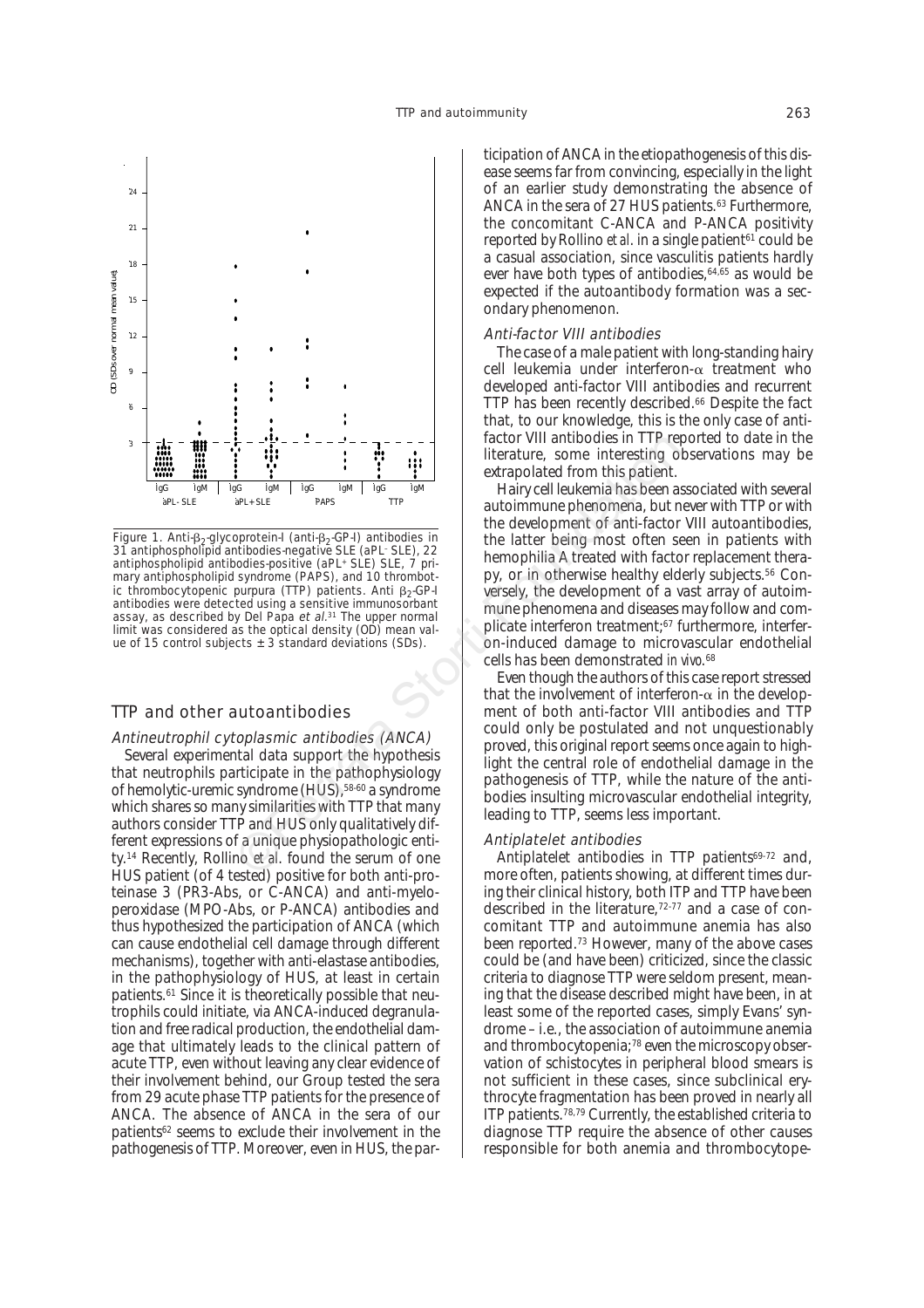nia,6,7,54 thus including antiplatelet antibodies. Unfortunately, the present methodology used to measure these antibodies is still affected by a high rate of false negative and false positive results; therefore, the risk of misdiagnosing a case of TTP because of the presence of false positive anti-platelet antibodies should also be considered.

On the other hand, the presence of antiplatelet antibodies cannot be used, *per se*, to rule out SLE or aPL antibodies-related conditions; as a matter of fact, a French group has recently suggested that antibodies directed against major platelet membrane glycoproteins, such as glycoprotein IIb-IIIa and glycoprotein Ib-IX, are present in a great number of patients with SLE and primary aPL antibodies syndrome,80 probably playing a role in the development of the thrombocytopenia observed in the above diseases.

#### Anti-endothelial cell antibodies

The hypothesis of endothelial cell injury by antiendothelial cell antibodies in TTP patients, leading to the overt syndrome, dates back to 1988, when Leung *et al*. demonstrated these antibodies, both of the IgG and IgM types, in 3 of 5 adult TTP patients and in 13 of 14 children with the classic – i.e., pediatric, HUS.21 Since immunofluorescence, ELISA, and complementfixation techniques might fail to detect antibodies against antigenic sites which are either inaccessible or not displayed in recognizable cellular structures, Koenig *et al.*subsequently demonstrated, using Western blot analysis, some antibodies binding to human renal microvascular cell proteins. The most important antigen was a 43 KDa one, found in 13 of 14 and 4 of 5 TTP and HUS patients, respectively;<sup>22</sup> subcellular fractionation localized these antigens to cytosolic and nuclear compartments,<sup>22</sup> thus confirming the initial hypothesis. Unfortunately, to our knowledge, this interesting research vein has not been exploited further.

## Anti-CD36 antibodies

More recently, much experimental attention has been devoted to CD36 (also known as glycoprotein IV [gpIV]), a membrane antigen occurring in platelets, endothelial cells, reticulocytes, monocytes, and other cells and tissues.81,82 Interestingly, CD36 expression in endothelial cells is characteristically restricted to capillary endothelial cells and is not seen in the endothelia of large vessels;83,84 furthermore, monoclonal antibodies directed against CD36 have been demonstrated to induce platelet activation<sup>85</sup> and, most important, this glycoprotein has already been demonstrated to be the receptor of p37, a platelet agglutinating protein<sup>86,87</sup> previously isolated and purified from the plasma of TTP patients.88,89



Figure 2. TTP is currently considered as the clinical result of an abnormal interaction between microvascular endothelium and platelets. As shown in this picture, several autoantibodies may interact with microvascular endothelial cells (MVECs), platelets and/or the vWF-cleaving proteases, leading alternatively to a primary endothelial damage followed by enhanced platelet aggregation, or to an enhanced platelet aggregation, followed by subsequent endothelial damage. ULvWF: ultra-large vWF multimers; P: vWF-cleaving metalloproteases.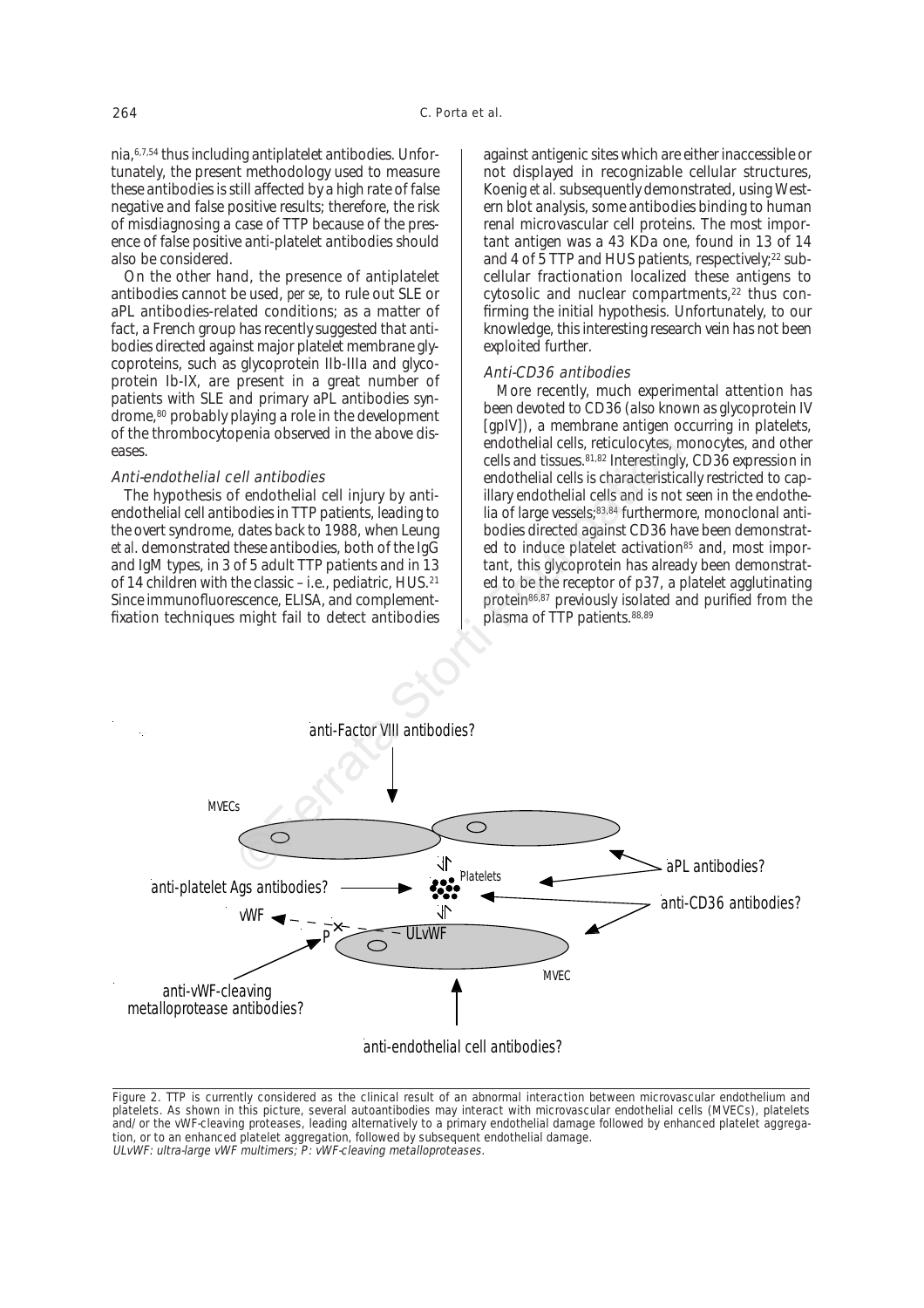In 1994, using an accurate and elegant experimental design, Tandon *et al*. demonstrated that antibodies directed against CD36 occur in about 80% of TTP patients.23 The authors reasoned that these antibodies might be part of a spectrum of autoantibodies arising from immune system hyperactivity or in response to membrane changes in TTP patients, leaving the fundamental question open: is it the endothelial cell damage (in this case due to an autoimmune reaction) leading to abnormal platelet aggregation, or a primary platelet aggregation causing endothelial damage and consequently an autoimmune response directed against endothelial cell antigen (Figure 2), which is central in TTP etiopathogenesis?

Interestingly, more and more pieces of evidence suggest the involvement of anti-CD36 autoantibodies in the pathogenesis of thrombotic complications in patients with lupus anticoagulant but not SLE, 90 active SLE with<sup>80</sup> or without aPL antibodies,<sup>91</sup> and thrombotic complications with recurrent fetal loss but neither SLE, nor aPL antibodies or TTP, 92 which further complicates the complex relationships between SLE and TTP. However, these results should be confirmed on larger case series for better characterization of the specificity of CD36 antibodies in different diseases.

#### Breaking news: antibodies against von Willebrand factor cleaving metalloprotease

vWF, whose unusually large multimers were proposed as the agglutinating substance responsible for platelet aggregation under high intravascular shear stress conditions in TTP patients,<sup>13</sup> is secreted by endothelial cells as an extra large polymer of a polypeptide joined by disulfide bonds.93 Subsequently, this extra large polymer is physiologically cleaved in the circulation between tyrosine at position 842 and methionine at position 843 by a 200-Kd plasma metalloprotease into smaller, functionally low-adhesive dimers of 176-Kd and 140-Kd, respectively.<sup>94-97</sup>

A severe deficiency of this protease was found in the plasma of 4 patients with chronic relapsing TTP, 98 while in another patient with recurrent TTP, both a deficiency of protease activity and an autoantibody against the same vWF-cleaving protease was described.99

Very recently, Tsai and Lian in New York and Furlan *et al.* in Switzerland, independently found little – if any – plasma vWF-cleaving metalloprotease activity during acute TTP episodes (with a return to baseline values at disease recovery), together with an IgG autoantibody directed against components of the enzyme, which accounted for the above lack of metalloprotease activity;<sup>100,101</sup> the above findings were consistent between the two studies and were observed on a significative number of TTP patients.

Furthermore, the study by Furlan *et al.*<sup>100</sup> provide an useful tool to distinguish TTP from HUS, an extremely controversial topic, especially between hematologists and nephrologists; indeed, TTP patients had little or no vWF-cleaving metalloprotease activity in plasma, whereas the enzyme was normal or nearly so in patients considered to have familial or acquired HUS,100 a finding which can also explain why PE therapy, which is so effective in treating TTP patients, yields disappointing results in patients with acquired HUS.102

These intriguing findings seem to add another – relevant – brick in the construction of an autoimmune theory for the pathogenesis of TTP, even though, as stressed by Moake in his editorial accompanying the metalloprotease papers, TTP is only *less of a mystery*, but still a mystery.

## TTP and other autoimmune diseases

Rare case reports have dealt with the association of TTP with a vast array of autoimmune diseases, such as rheumatoid arthritis, Sjögren's syndrome, mixed connective tissue disease, scleroderma, polymyositis, adult onset Still's disease, and myasthenia gravis.28 However, in some of the above cases, the development of TTP may have been related to factors other than the underlying autoimmune disease, such as infections or medications;28 in particular, three of the patients with TTP and rheumatoid arthritis developed TTP during D-penicillamine treatment for the autoimmune disease.103-105 These TTP cases should, therefore, be considered as drug-, and not autoimmunity-related, since D-penicillamine, a drug characterized by an impressive array of adverse reactions including thrombocytopenia, leukopenia, bone marrow aplasia and renal function impairment, occasionally also causes classic TTP,106 or TTP-like episodes.107 Unfortunately, the biological mechanisms underlying the development of TTP in each autoimmune condition was not investigated in these rare cases, so that the above reports are of anecdoctal interest only. by anticoagulant but not SLE,<sup>90</sup><br>
cations with ecurrent fetal loss<br>
carbox intervent fetal loss<br>
rapple antibodies or TTP,<sup>92</sup> which<br>
adult onset tissue disease, scletcomes the complex relationships<br>
rapple case series f

#### **Conclusions**

The extreme rarity of TTP makes it difficult both to perform clinical trials in these patients and to study the biological pathophysiology of the disease itself. Indeed, basic research on TTP has been limited until recently by the scarcity of both patients and biological samples; furthermore, the aggressivenes of this life-threatening disease often impels physicians to start treatment immediately (frequently using corticosteroids), which may interfere with subsequent biological investigations.

Even though over the years evidence has increased in favor of the autoimmune hypothesis for the etiopathogenesis of TTP, TTP should not yet be considered an autoimmune disease. Further insights into the biology of anti-CD36 antibodies, and anti-vWF cleaving protese, could radically change this point of view in the future.

At present, autoantibodies should be regarded as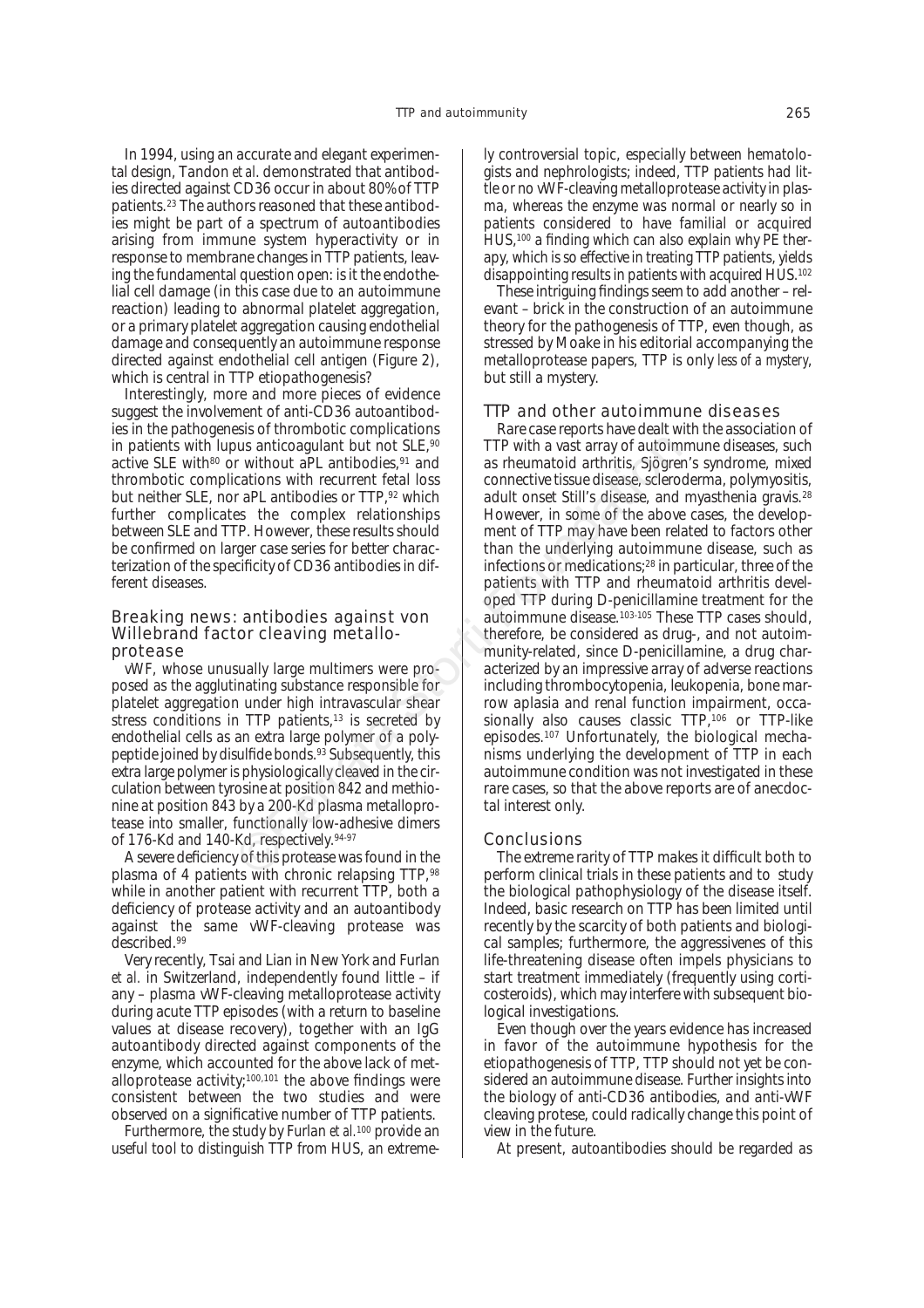only one of the many different insults which can cause endothelial damage or abnormal platelet aggregation, thus triggering microvascular thrombosis with all its consequences - i.e., platelet consumption leading to hemorrhagic diathesis, erythrocyte fragmentation with consequent anemia, thrombotic and/or ischemic complications in different organs or tissues.

As already stressed within this review, TTP, SLE and aPL antibodies-related disorders should be distinguished on the basis of both different clinical presentation (through an accurate search for commonly accepted diagnostic criteria for one or other condition) and on the basis of accurate antibody screening; thus, we believe that the presence of aPL autoantibodies should give evidence against a diagnosis of TTP; however, this is clearly not a categorical statement, since we cannot exclude that aPL antibodies may, in a minority of patients, be associated with a primary endothelial damage ultimately resulting in overt TTP.

Despite the undoubted and repeatedly stressed utility of accurate antibody screening emerging from this review, if a patient presents with the clinical triad (or indeed the classic pentad) of symptoms and signs suggestive of TTP, it would certainly be considered malpractice not to start plasma-exchange as soon as technically possible; indeed, if one was to wait for antibody titers to return (which could take days in some institutions) to confirm or exclude the diagnosis of TTP, mortality rates would return to the dismal rates noted before the institution of plasmaexchange therapy. A prompt execution of plasmaexchange has been demonstrated to be a key element in determining treatment success.<sup>5</sup> For exclude the mortal of the mortal of the mortal of patients, be associated with a<br>
of patients, be associated with a<br>
oubted and repeatedly stressed<br>
in the constrol of summarized the mortal of patient presents with the

# Contributions and Acknowledgments

*All three authors contributed equally to the writing of the manuscript.*

#### **Disclosures**

C*onflict of interest: none.*

*Redundant publications: no substantial overlapping with previous papers.*

## Manuscript processing

*Manuscript received August 17, 1998; accepted November 25, 1998.*

# References

- 1. Moschkowitz E. Hyaline thrombosis of the terminal arterioles and capillaries: a hitherto undescribed disease. Proc NY Pathol Soc 1924; 24:21-4.
- 2. Singer K, Bornstein FP, Wile SA. Thrombotic thrombocytopenic purpura. Hemorrhagic diathesis with generalized platelet thromboses. Blood 1947; 2:542- 4.
- 3. Ridolfi RL, Bell WR. Thrombotic thrombocytopenic purpura. Medicine 1981; 60:413-28.
- 4. Torok TJ, Holman RC, Chorbat L. Increasing mortality from thrombotic thrombocytopenic purpura in the

United States: analysis of national mortality data 1968-1991. Am J Hematol 1995; 50:84-90.

- 5. Bobbio-Pallavicini E, Porta C, Fornasari PM, Viarengo GL, Ascari E. Thrombotic thrombocytopenic purpura (TTP): retrospective study on 84 patients and therapeutical prospects. Transfus Sci 1992; 13:39-44.
- 6. Murphy WG, Moore JC, Warkentin TE, Hayward EP, Kelton JG. Thrombotic thrombocytopenic purpura. Blood Coagul Fibrinolysis 1992; 3:655-9.
- 7. Rock GA, Shumak KH, Buskard NA, et al. Comparison of plasma-exchange with plasma-infusion in the treatment of thrombotic thrombocytopenic purpura. N Engl J Med 1991; 325:393-7.
- 8. Rose M, Rowe JM, Eldor A. The changing course of thrombotic thrombocytopenic purpura and modern therapy. Blood Rev 1993; 7:94-103.
- 9. Murphy WG, Moore JC, Kelton JG. Relationship between platelet aggregating factor and von Willebrand factor in thrombotic thrombocytopenic purpura. Blood 1987; 70:1683-7.
- 10. Falanga A, Consonni R, Ruggenenti P, Barbui T. A cathepsin-like proteinase activity in thrombotic thrombocytopenic purpura. Br J Haematol 1991; 79:474-  $80<sup>2</sup>$
- 11. Consonni R, Falanga A, Barbui T. Further characterization of platelet-aggregating cysteine proteinase activity in thrombotic thrombocytopenic purpura. Br J Haematol 1994; 87:321-4.
- 12. Kelton JG, Moore JC, Warkentin TE, Hayward CP. Isolation and characterization of cysteine proteinase in thrombotic thrombocytopenic purpura. Br J Haematol 1996; 93:421-6.
- 13. Moake JL. Studies on the pathophysiology of thrombotic thrombocytopenic purpura. Semin Hematol 1997; 34:83-9.
- 14. Remuzzi G, Imberti L, De Gaetano G. Prostacyclin deficiency in thrombotic microangiopathies. Lancet 1981; 2:1422-3.
- 15. Kwaan HC. Role of fibrinolysis in thrombotic thrombocytopenic purpura. Semin Hematol 1987; 24:71- 81.
- 16. Wada H, Kaneko T, Ohiwa M, et al. Increased levels of vascular endothelial cell markers in thrombotic thrombocytopenic purpura. Am J Hematol 1993; 44:101-5.
- 17. Laurence J, Mitra D, Steiner M, Staiano-Coico L, Jaffe E. Plasma from patients with idiopathic and human immunodeficiency virus-associated thrombotic thrombocytopenic purpura induces apoptosis in microvascular endothelial cells. Blood 1996; 87:3245-57.
- Neame PB. Immunologic and other factors in thrombotic thrombocytopenic purpura (TTP). Semin Thromb Hemost 1980; 6:416-29.
- 19. Centurioni R, Bobbio-Pallavicini E, Porta C, et al. Treatment of thrombotic thrombocytopenic purpura with high-dose immunoglobulins. Results in 17 patients. Haematologica 1995; 80:325-31.
- 20. Burns ER, Zucker-Franklin D. Pathologic effects of plasma from patients with thrombotic thrombocytopenic purpura on platelets and cultured vascular endothelial cells. Blood 1982; 60:1030-7.
- 21. Leung DY, Moake JL, Havens PL, Kim M, Pober JS. Lytic anti-endothelial cell antibodies in haemolyticuraemic syndrome. Lancet 1988; 23:183-6.
- 22. Koenig DW, Barley-Maloney L, Daniel TO. A Western blot assay detects autoantibodies to cryptic endothelial antigens in thrombotic microangiopathies. J Clin Immunol 1993; 13:204-11.
- 23. Tandon NN, Rock G, Jamieson GA. Anti-CD36 antibodies in thrombotic thrombocytopenic purpura. Br J Haematol 1994; 88:816-25.
- 24. Gorini M, Luliri P. Steroids: what role in TTP? Trans-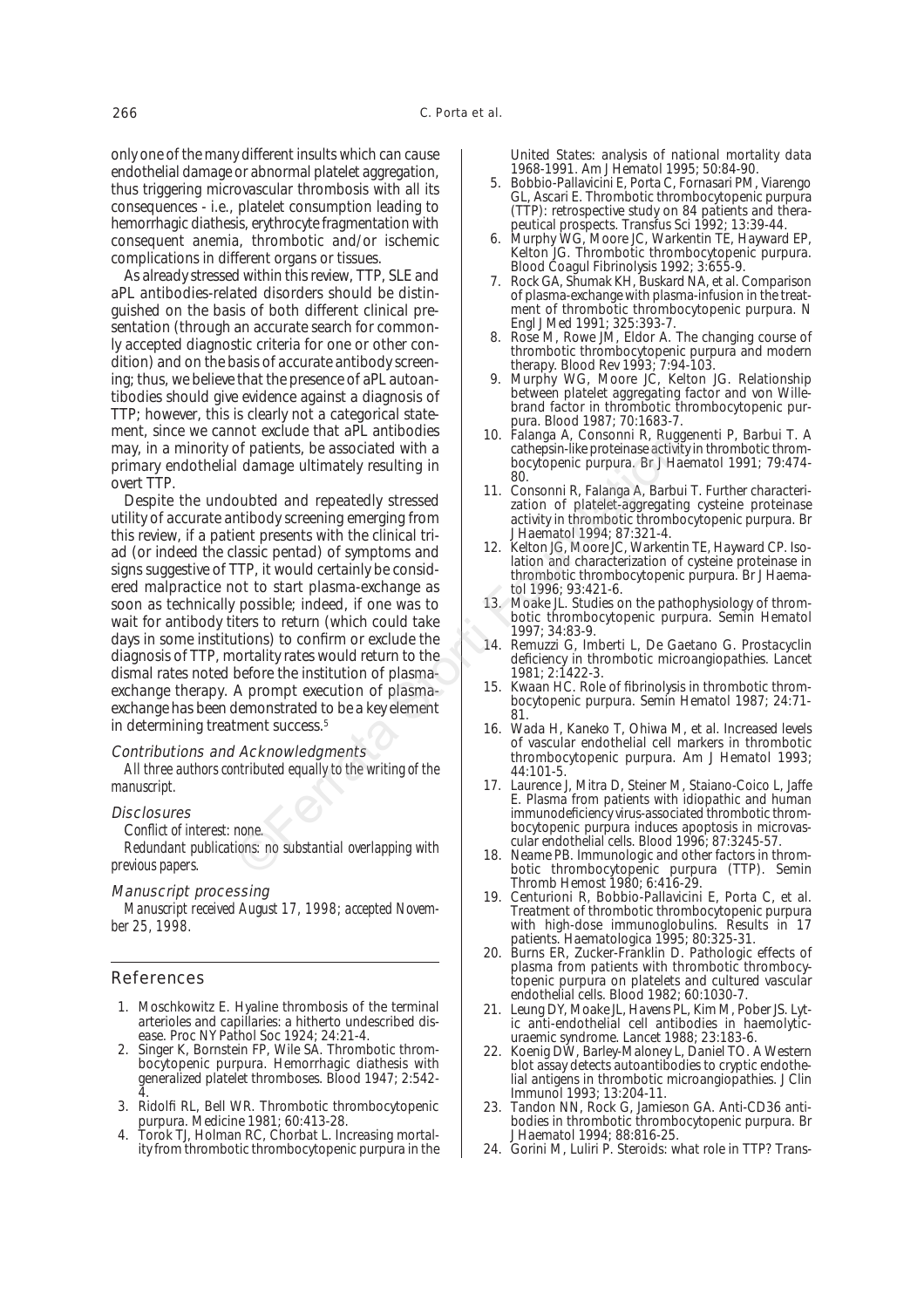fus Sci 1992;13:73-6.

- 25. Bobbio-Pallavicini E, Porta C, Centurioni R, et al. Vincristine sulfate for the treatment of thrombotic thrombocytopenic purpura refractory to plasma-exchange. Eur J Haematol 1994; 52:222-6.
- 26. Bird JM, Cummins D, Machin SJ. Cyclophosphamide for chronic relapsing thrombotic thrombocytopenic purpura [letter]. Lancet 1990; i:565-6.
- 27. Moake JL, Rudy CK, Troll JH, et al. Therapy of chronic relapsing thrombotic thrombocytopenic purpura with prednisone and azathioprine. Am J Hematol 1985; 20:73-9.
- 28. Fessler BJ. Thrombotic syndromes and autoimmune diseases. Rheum Dis Clin N Am 1997; 23:461-79.
- 29. Esmon NL, Smirnov MD, Esmon CT. Lupus anticoagulant and thrombosis: the role of phospholipids. Haematologica 1997; 82:474-7.
- 30. Khamashta MA, Hughes GRV. Antiphospholipid antibodies and antiphospholipid syndrome. Curr Opin Rheumatol 1995; 7:389-94.
- 31. Del Papa N, Guidali L, Sala A, et al. Endothelial cells as the target for antiphospholipid antibodies. Human polyclonal and monoclonal anti-beta2-glycoprotein-I antibodies react in vitro with endothelial cells through adherent b2-glycoprotein-I and induce endothelial activation. Arthritis Rheum 1997; 40:551-61.
- 32. Del Papa N, Raschi E, Catelli L, et al. Endothelial cells as target for antiphospholipid antibodies: role of antib2-glycoprotein-I antibodies. Am J Reprod Immunol 1997; 38:212-7.
- 33. McNeil HP, Simpson RJ, Chesterman CN, Krilis SA. Anti-phospholipid antibodies are directed against a complex antigen that includes a lipid-binding inhibitor of coagulation: β2-glycoprotein I (apolipoprotein H). Proc Natl Acad Sci USA 1880; 87:4120-4.
- 34. Roubey RA. Autoantibodies to phospholipid-binding plasma proteins: a new view of lupus anticoagulants and other "antiphospholipid" autoantibodies. Blood 1994; 84:2854-67.
- 35. Osoting JD, Derksen RHWM, Bobbink IWG, Hackeng TM, Bouma BN, De Groot PG. Antiphospholipid antibodies directed against a combination of phospholipid with prothrombin, protein C, or protein S: an explanation for their pathogenic mechanism? Blood 1993; 81:2618-25. Unit Coloral anti-bet all continent cents and the tend that a stocial and the tend of the tend of the tend of the tend of the tend of the tend of the tend of the maniphospholipid antibodies. Human associated with antiphosp
- 36. Shi W, Chong BH, Chesterman CN. b2-glycoprotein I is a requirement for anticardiolipin antibody binding to activated platelets: differences with lupus anticoagulants. Blood 1993; 81:1255-62.
- 37. Arvieux J, Roussel B, Pouzol P, Colomb MG. Platelet activating properties of murine monoclonal antibodies to b2-glycoprotein I. Thromb Haemost 1993; 70: 336-41.
- 38. Arnout J. The pathogenesis of the antiphospholipid syndrome: a hypothesis based on parallelism with heparin-induced thrombocytopenia. Thromb Haemost 1996; 75:536-41.
- 39. Vane JR, Botting RM. Endothelium-thromboresistance. Wien Klin Wochenschr 1991; 103:403-4.
- 40. Vanhoutte PM, Eber B. Endothelial-derived relaxing and contracting factors. Wien Klin Wochenschr 1991; 103:405-11.
- 41. Seligman SP, Buyon JP, Clancy RM, Young BK, Abramson SB. The role of nitric oxide in the pathogenesis of preeclampsia. Am J Obstet Gynecol 1994; 171:944-8.
- 42. Porta C, Buggia I, Bonomi I, Caporali R, Scatola C, Montecucco C. Nitrite and nitrate plasma levels, as markers of nitric oxide synthesis, in antiphospholipid antibodies-related conditions and in thrombotic thrombocytopenic purpura [letter]. Thromb Haemost 1997; 78:965-7.
- 43. Porta C, Buggia I, Bonomi I, et al. Nitrite and nitrate

plasma levels, as markers for nitric oxide synthesis, in thrombotic thrombocytopenic purpura (TTP). A casecontrol study. Hematology 1996; 1:239-46.

- 44. Montecucco C, Di Lauro M, Bobbio-Pallavicini E, et al. Anti-phospholipid antibodies and thrombotic thrombocytopenic purpura. Clin Exp Rheumatol 1987; 5:355-8.
- 45. Caporali R, Choucair J, Bobbio-Pallavicini E, Porta C, Montecucco C. Autoantibody profile in thrombotic thrombocytopenic purpura. Transfus Sci 1992; 13:33- 6.
- 46. Jain R, Chartash E, Susin M, Furie R. Systemic lupus erythematosus and thrombotic microangiopathies. Semin Arthritis Rheum 1994; 24:173-82.
- 47. Itoh Y, Sekine H, Hosono O, et al. Thrombotic thrombocytopenic purpura in two patients with systemic lupus erythematosus: clinical significance of antiplatelet antibodies. Clin Immunol Immunopathol 1990; 57:125-36.
- 48. Huang JJ, Chen MW, Sung JM, Lan RR, Wang MC, Chen FF. Post-partum hemolytic uraemic syndrome associated with antiphospholipid antibody. Nephrol Dial Transplant 1998; 13:182-6.
- 49. Montecucco C, Longhi M, Caporali R, De Gennaro F. Hematological abnormalities associated with anticardiolipin antibodies. Haematologica 1989; 74:195- 204.
- 50. Ames PRJ, Khamashta MA, Hughes GRV. Antiphospholipid syndrome. In: Schur PH, ed. The clinical management of systemic lupus erythematosus. 2<sup>nd</sup> ed. Philadelphia, Lippincott-Raven, 1996. p. 211-24.
- 51. Pistiner M, Wallace DJ, Nessim S, Metzger AL, Klinenberg JR. Lupus erythematosus in the 1980s: a survey of 570 patients. Semin Arthritis Rheum 1991; 21:55-64.
- 52. Devinsky O, Petito CK, Alonso DR. Clinical and neuropathological findings in systemic lupus erythematosus: the role of vasculitis, heart emboli, and thrombotic thrombocytopenic purpura. Ann Neurol 1988; 23:380-4.
- 53. Porta C, Bobbio-Pallavicini E, Centurioni R, Tacconi F, Caporali R, Montecucco CM. Thrombotic thrombocytopenic purpura in systemic lupus erythematosus [letter]. J Rheumatol 1993; 20:1625-6.
- 54. Bobbio-Pallavicini E, Gugliotta L, Centurioni R, et al. Antiplatelet agents in thrombotic thrombocytopenic purpura (TTP). Results of a randomized multicenter trial by the Italian Cooperative Group for TTP. Haematologica 1997; 82:429-35.
- 55. Fox DA, Faix JD, Coblyn J, Fraser P, Smith B, Weinblatt ME. Thrombotic thrombocytopenic purpura and systemic lupus erythematosus. Ann Rheum Dis 1986; 45:319-22.
- 56. Gordon LI, Kwaan HC. Cancer- and drug-associated thrombotic thrombocytopenic purpura and hemolytic uremic syndrome. Semin Hematol 1997; 34:140-7.
- 57. Antman K, Skarin A, Mayer R. Microangiopathic hemolytic anemia and cancer: a review. Medicine 1979; 58:377-84.
- 58. Forsyth KD, Simpson A, Fitzpatrick MM, Barratt TM, Levinsky RJ. Neutrophil-mediated endothelial injury in hemolytic-uremic syndrome. Lancet 1989; i:411-4.
- 59. Bolande RP, Kaplan BS. Experimental studies on the hemolytic-uremic syndrome. Nephron 1985; 39:228- 36.
- 60. Millford D, Taylor CM, Rafaat F, Halloran E, Dawes J. Neutrophil elastases and haemolytic-uraemic syndrome [letter]. Lancet 1989; ii:1153
- 61. Rollino C, Roccatello D, Menegatti E, Piccoli G. Antineutrophil cytoplasm and antielastase antibodies in hemolytic-uremic syndrome [letter]. Nephron 1993; 65:320-1.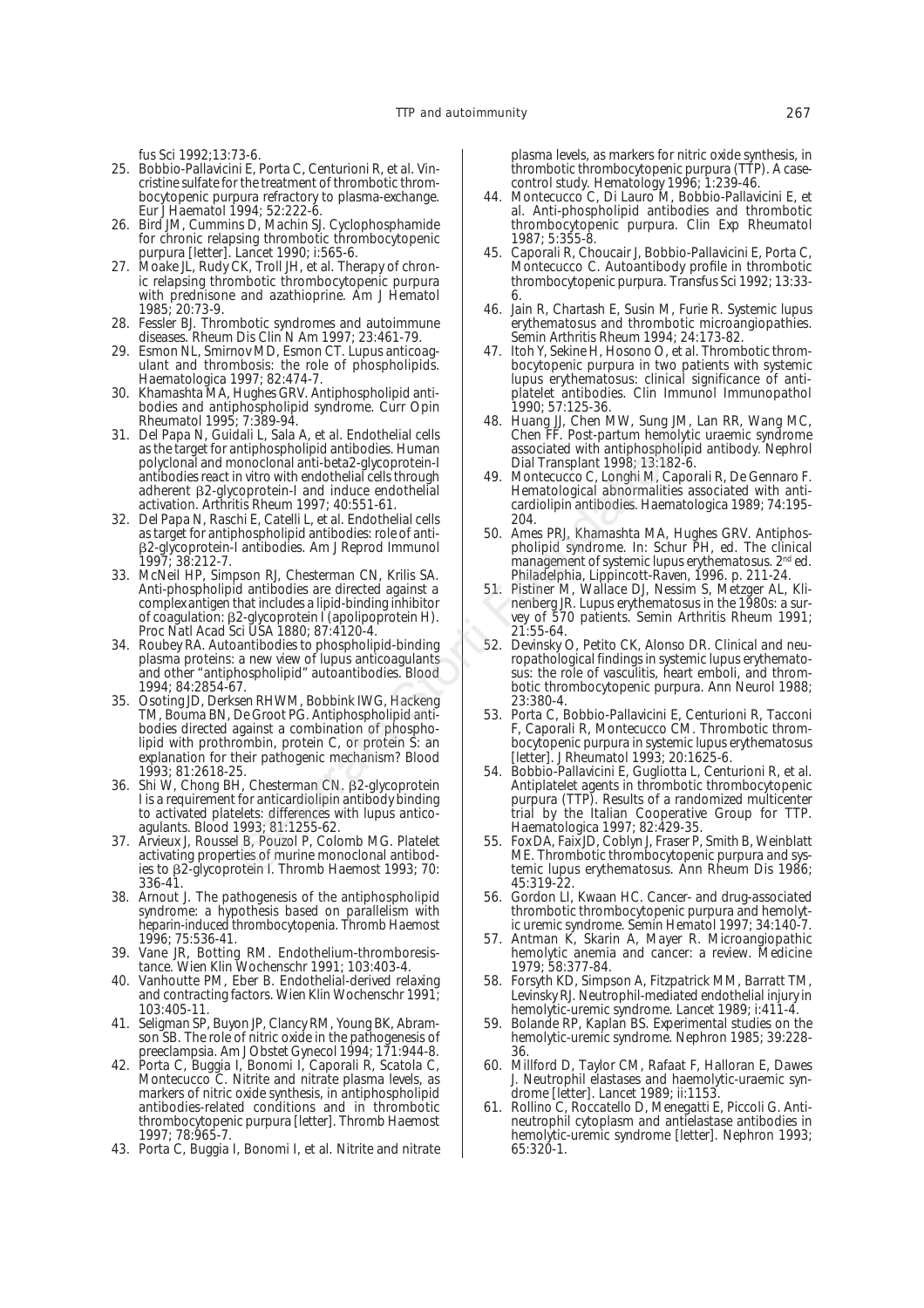- 62. Porta C, Caporali R, Montecucco C, Bobbio-Pallavicini E on behalf of the Italian Cooperative Group for TTP. Lack of evidence of antineutrophil cytoplasmic antibodies involvement in the acute phase of thrombotic thrombocytopenic purpura [letter]. Nephron 1996; 73:352-3.
- 63. Olavarria F, Mezzano S, Valderrama G. Detection of antineutrophil cytoplasmic antibodies in the classic form of hemolytic uremic syndrome [letter]. Nephron 1994; 66:235.
- 64. Niles JL. Value of test for antineutrophil cytoplasmic antibodies in the diagnosis and treatment of vasculitis. Curr Opin Rheumatol 1993; 5:18-24.
- 65. Montecucco C. Role of ANCA in the pathogenesis of Wegener's granulomatosis: a short review. Monaldi Arch Chest Dis 1994; 49:323-6.
- 66. Moses J, Lichtman SM, Brody J, Wisch N, Moake JL. Hairy cell leukemia in association with thrombotic thrombocytopenic purpura and factor VIII antibodies. Leuk Lymphoma 1996; 22:351-4.
- 67. Conlon KC, Urba WJ, Smith JW, Steis RG, Longo DL, Clark JW. Exacerbation of symptoms of autoimmune disease in patients receiving alpha-interferon therapy. Cancer 1990; 65:2237-42.
- 68. Dvorak HF, Gresser I. Microvascular injury in the pathogenesis of interferon-induced necrosis of subcutaneous tumors in mice. J Natl Cancer Inst 1989; 81:497-502.
- 69. Tada T, Kishimoto H. An autopsy case of thrombotic thrombocytopenic purpura (TTP) complicated with systemic lupus erythematosus (SLE) - demonstration of anti-platelet antibody. Rinsho Ketsueki 1980; 21: 1773-80.
- 70. Bodensteiner D, Rosenfeld C. Elevated platelet-surface-bound IgM in thrombotic thrombocytopenic purpura. South Med J 1988; 81:81-3.
- 71. Nakajima T, Koyama T, Kakishita E, Nagai K. Inhibitory effects of TTP sera on binding of anti-platelet glycoprotein IIb-IIIa monoclonal antibodies to human vascular endothelial cells. Am J Hematol 1987; 25: 115-8.
- 72. Stein RS, Flexner JM. Persistently perplexing purpuras: thrombotic thrombocytopenic purpura and immune thrombocytopenic purpura [letter]. Ann Intern Med 1994; 121:720-1.
- 73. Krupsky M, Saral R, Hurwitz N, Resnitzky P. Late appearance of thrombotic thrombocytopenic purpura after autoimmune hemolytic anemia and in the course of chronic autoimmune thrombocytopenic purpura: two case reports. Acta Haematol 1991; 85: 139-42. Notion of symptoms of automous through an intervention of symptoms of automous control<br>
bation of symptoms of automous controlling and the case in the case of the storting and all the storting and all the storting the case
- 74. Routy JP, Beaulieu R, Monte M, Saint-Louis J, Sauvageau G, Toma E. Immunologic thrombocytopenic purpura followed by thrombotic thrombocytopenic purpura in two HIV1 patients. Am J Hematol 1991; 38:327-8.
- 75. Majado MJ, Gonzalez C, Candal R. Thrombotic thrombocytopenic purpura after immune thrombocytopenic purpura [letter]. Sangre (Barc) 1993; 38: 504-5.
- 76. Olenich M, Schattner E. Postpartum thrombotic thrombocytopenic purpura (TTP) complicating pregnancy-associated immune thrombocytopenic purpura. Ann Intern Med 1994; 120:845-7.
- 77. Yospur LS, Sun NC, Figueroa P, Niihara Y. Concurrent thrombotic thrombocytopenic purpura and immune thrombocytopenic purpura in a HIV-positive patient: case-report and review of the literature. Am J Hematol 1996; 51:73-8.
- 78. Zucker-Franklin D, Karpatkin S. Red-cell and platelet fragmentation in idiopathic autoimmune thrombocytopenic purpura. N Engl J Med 1977; 297:517-23.
- 79. Zucker-Franklin D. Persistently perplexing purpuras: thrombotic thrombocytopenic purpura and immune thrombocytopenic purpura [letter]. Ann Intern Med 1994; 121:721.
- 80. Macchi L, Rispal P, Clofent-Sanchez G, et al. Antiplatelet antibodies in patients with systemic lupus erythematosus and the primary antiphospholipid syndrome: their relationship with the observed thrombocytopenia. Br J Haematol 1997; 98:336-41.
- 81. Greenwalt DE, Lipsky RH, Ockenhouse CF, Ikeda H, Tandon NN, Jamieson GA. Membrane glycoprotein CD36: a review of its roles in adherence, signal transduction and transfusion medicine. Blood 1992; 80: 1105-15.
- 82. Daviet L, McGregor JL. Vascular biology of CD36: roles of this new adhesion molecule family in different disease states. Thromb Haemost 1997; 78:65-9.
- 83. Knowles DM, Tolidjian B, Marboe C, et al. Monoclonal anti-human monocyte antibodies OKM1 and OKM5 possess distinctive tissue distributions including differential reactivity with vascular endothelium. J Immunol 1984; 132:2170-3.
- 84. Swerlick RA, Lee KH, Wick TM, Lawley TJ. Human dermal microvascular endothelial but not human umbilical vein endothelial cells express CD36 in vivo and in vitro. J Immunol 1992; 148:78-83.
- 85. Aiken ML, Ginsberg MH, Byers-Ward V, Plow RF. Effects of OKM5, a monoclonal antibody to glycoprotein IV, on the platelet aggregation and thrombospondin surface expression. Blood 1990; 76:2501- 9.
- 86. Lian ECY, Siddiqui FA, Jamieson GA, Tandon NN. Platelet agglutinating protein p37 causes platelet agglutination through its binding to membrane glycoprotein IV. Thromb Haemost 1991; 65:102-6.
- 87. Siddiqui FA, Lian ECY. Platelet-agglutinating protein p37 from a thrombotic thrombocytopenic purpura plasma forms complexes with platelet membrane glycoprotein IV (CD36). Biochem Int 1992; 27:485-96.
- 88. Siddiqui FA, Lian ECY. Novel platelet-agglutinating protein from a thrombotic thrombocytopenic purpura plasma. J Clin Invest 1985; 76:1330-7.
- 89. Lian ECY, Siddiqui FA. Binding of platelet agglutinating protein p37 from the plasma of a patient with thrombotic thrombocytopenic purpura to human platelets. Thromb Haemost 1991; 65:96-101.
- 90. Rock G, Chauhan K, Jamieson GA, Tandon NN. Anti-CD36 antibodies in patients with lupus anticoagulant and thrombotic complications. Br J Haematol 1994; 88:878-80.
- 91. Al-Shahi R, Mason JC, Rao R, et al. Systemic lupus erythematosus, thrombocytopenia, microangiopathic haemolytic anaemia and anti-CD36 antibodies. Br J Rheumatol 1997; 36:794-8.
- 92. Borzini P, Riva M, Nembri P, et al. CD36 autoantibodies and thrombotic diathesis, thrombocytopenia and repeated early fetal losses. Vox Sang 1997; 73:46- 8.
- 93. Tsai HM, Nagel RL, Hatcher VB, Sussman II. Multimers composition of endothelial cell-derived von Willebrand factor. Blood 1989; 73:2074-6.
- 94. Dent JA, Berkowitz SD, Ware J, Kasper CK, Ruggeri ZM. Identification of a cleavage site directing the immunochemical detection of molecular abnormalities in type IIA von Willenbrand factor. Proc Natl Acad Sci USA 1990; 87:6306-10 [Erratum, Proc Natl Acad Sci USA 1990; 87:9508].
- 95. Tsai HM, Sussman II, Nagel RL. Shear stress enhances the proteolysis of von Willebrand factor in normal plasma. Blood 1994; 83:2171-9.
- 96. Furlan M, Robles R, Lämmle B. Partial purification and characterization of a protease from human plasma